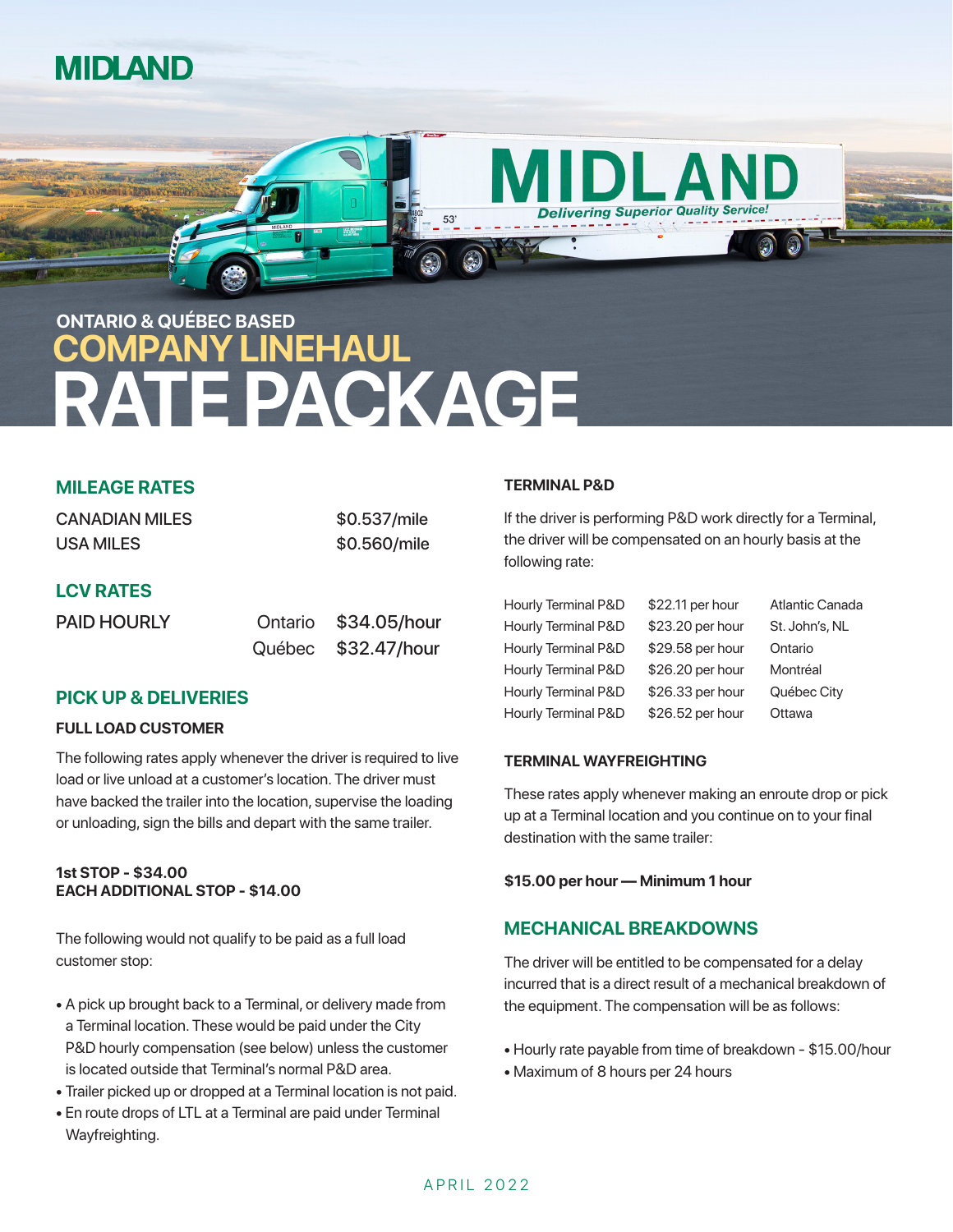### ONTARIO/QUÉBEC BASED COMPANY LINEHAUL RATE PACKAGE CONDITIONS & GUIDELINES

#### **LINEHAUL PICKUP & DELIVERY**

- Applies to Customer locations only.
- Each stop must be a different geographic location.
- Driver must be live and pinned to the trailer from start to finish supervising the loading or unloading of the complete trailer.
- Dropping and leaving, or picking up previously dropped trailer, does not constitute a paid stop.

#### **HOURLY RATE APPLICATIONS**

• Terminal delay that exceeds 10 hours of non-paid time. (See Delay Time Notes section below)

\$15.00/hour in Atlantic Canada

\$20.00/hour in Ontario and Québec

• Pick up and delivery delay after two (2) hours at customer locations only. *At a rate of \$15.00/hour. If a driver expects that pick up or drop cannot be completed within 2 hours, the driver MUST then contact Central Dispatch after 1 hour so that they can try to rectify the issue. If you fail to contact Central Dispatch, the driver will not be compensated.*

• Initial dispatch delay on any delay that prevents immediate mile attainment. This applies to all Midland terminals (home terminal only/initial start only).

\$15.00/hour in Atlantic Canada

\$20.00/hour in Ontario and Québec

• Terminal wayfreighting of LTL drops — minimum 1 hour.

#### **FLAT RATE APPLICATIONS**

• Interior trailer wash while with unit will be compensated \$20.00.

#### **P&D WORK FOR TERMINAL**

- To be assigned and approved by terminal supervisor.
- Paid in increments of 15 minutes (1/4 hour).
- Communication on availability and status between driver and dispatch is a must every time.
- If requested to spot a trailer when empty at a customer in ON or QC, driver will be paid P&D rate; if less than 50 miles driven in total between empty customer location, spotted trailer location and terminal.
- Ex: Empty at TransX, Mississauga, and dispatched to spot the empty trailer at UNFI, Concord and then dispatched to Concord terminal will be paid as P&D.
- Please note, place on the power rotation will commence upon arrival to the dispatched terminal.

#### **U.S. LAYOVER**

- Driver is on time for delivery, has not refused a dispatch, and has available hours.
- Paid per day if without a dispatch within 10 hours from the time unit is empty and available.
- Repositioned miles reduce the hours used to calculate layover (50 miles = 1 hour).
- A driver will be compensated a flat rate of \$150.00 if a dispatch is not received within 10 hours (plus driving time) from the time they are empty and available for reload.
- 1 layover paid per 24 hour period.

#### **DELAY TIME NOTES**

- P&D work performed will reduce delay calculation time.
- Delay will not apply if the driver refuses a suitable load or requests a specific load. Not available or no response to a pre-plan or dispatch will be considered the same as refusing work.
- Drivers who book-off for personal reasons away from their home terminal, no delay will apply once back on power.
- Units must be on time for pick up and delivery appointments to qualify and dispatch must be contacted every 2 hours — updating status of delay.
- Wayfreighting applies during regular working dock hours and signed off by responsible terminal supervisor.
- Maintenance delays subject to approval from Maintenance Department.
- "Act of God" situations will be treated and handled individually without guarantee.

#### A new 10 hour waiting period to qualify for delay is required if:

- A total of 400 shorthaul miles are completed
- 8 hours of P&D work is completed
- A combination of P&D work and shorthaul miles driven is equivalent to 8hrs of work, miles calculated at 50 miles/hour
- Driver will retain position on power based on distance travelled, (ex: 300 miles would be an additional 6hrs) — Applicable in Ontario and Québec only

#### 10 hour waiting period starts at time of "Empty" status on previous load

• Paid empty miles will be factored in to the 10 hour waiting period, ex: empty in Peterborough at 12:00 and sent to Brampton (99 miles), terminal delay would only commence at 02:00 (99 empty miles = 2 hours).

#### Delay Time ends when truck receives satellite pre-plan (time stamped in SHAW system)

- For LTL, if close time exceeds receipt of pre-plan, delay clock will end at actual close time of the load.
- For TL, if scheduled pick-up time exceeds receipt of pre-plan, delay clock will end at scheduled pick-up time of load unless reposition exceeds 50 miles (Ex: Peterborough P/U scheduled at 12:00, delay for a truck leaving Brampton would stop at 10:00, since the paid mileage is 99 miles to p/u location).
- If truck empties earlier then appointment time, delay will be paid 12 hours from scheduled delivery appointment (power position will however be based on empty time).

#### **NOTES**

- Interior trailer sweep or routine verification of trailer to ensure it is presentable to the next customer, remains the driver's responsibility and is non compensable.
- Way freighting only applies during open hours of operation for all locations.
- Hourly & flat rate application activities may be randomly audited.

#### **HOOKS**

Compensation if 5 or more highway dispatches with mileage are completed within a twenty four (24) hour time frame. Compensation for five (5) or more separate linehaul trailer moves — Flat \$25.00.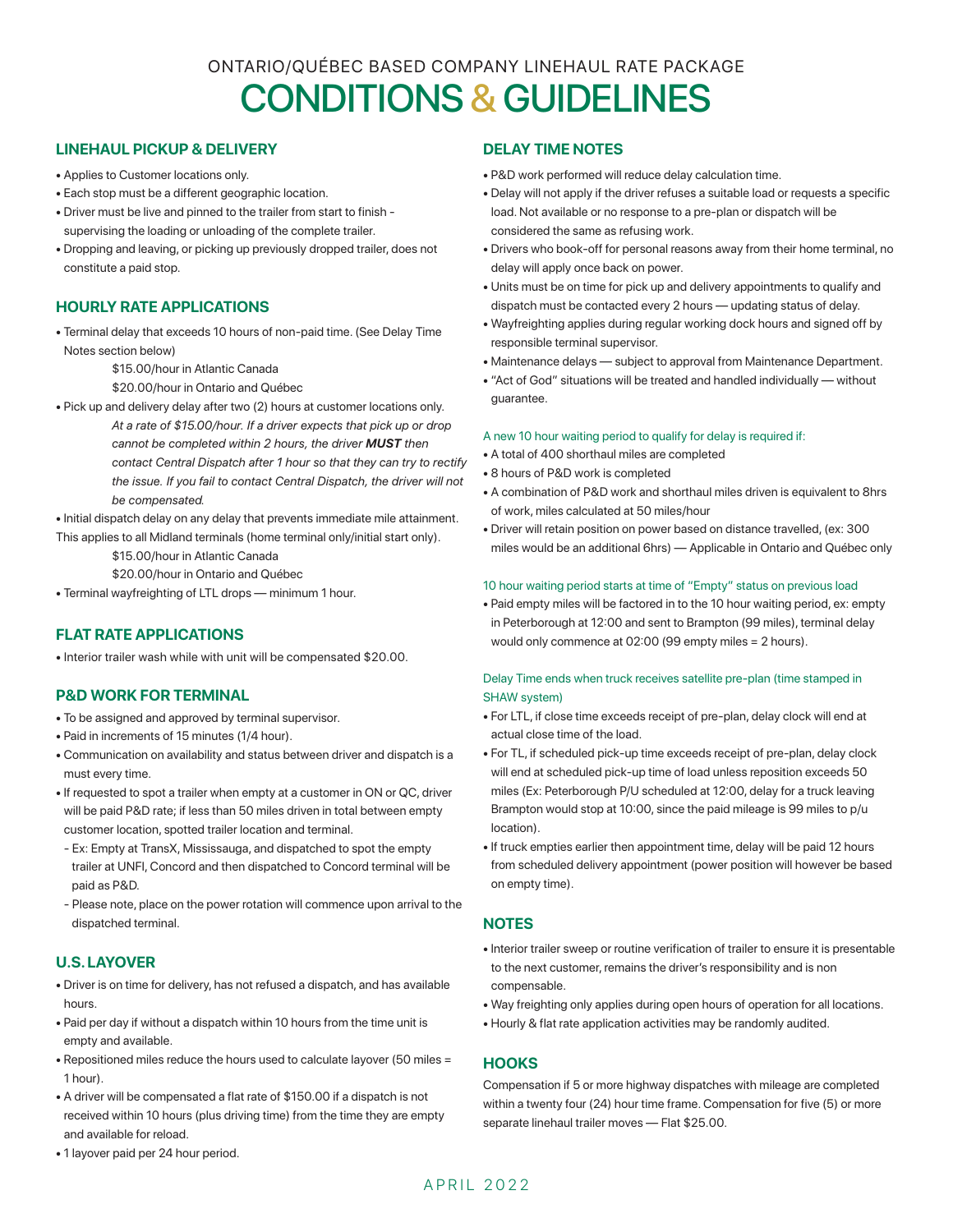## ONTARIO/QUÉBEC BASED COMPANY LINEHAUL RATE PACKAGE CONDITIONS & GUIDELINES

#### **30 HOUR RULE**

- Once loaded and rolling, if delivery appointment is not within 30hrs, driver will be dispatched to closest terminal or drop location and be placed on power rotation once dropped.
- Please note, if loaded and rolling is before scheduled pick-up time, 30hrs will begin per scheduled pick-up time.
- In cases where unit was not needed for power that day/night, driver may be required to deliver the load hauled from the U.S. but will still be placed on power rotation based on arrival time, drop of \$40 will apply.
- Rule is exclusive to units departing the U.S.

#### **BORDER CROSSING**

For any failed PAPS or PARS shipment that you are able to manually get cleared within one (1) hour by visiting the broker, you will be paid an additional \$5.00 for that particular shipment.

#### **FISH ALLOWANCE**

For hauling a load of fish where there are four (4) or more different stops on the trailer. Rate - \$50.00

#### **LUMPERS**

- All prearranged lumper requirements must be called into dispatch.
- Driver must supervise the activities of the lumper, protecting the interest of Midland.
- 100% of the receipts must be received.

#### **NEW YORK CITY ALLOWANCE**

For units dispatched into one of the five boroughs of New York City (Brooklyn, Bronx, Queens, Manhattan and Staten Island). Rate - \$150.00

#### **CHRISTMAS RUNNING**

Will be paid to any unit running on Christmas Day. Rate - \$250.00

#### **TOLLS**

100% paid by the Company.

#### **SAFETY BONUS**

Each unit is entitled to receive a \$0.02/mile quarterly bonus on all paid miles. To receive this bonus the unit must comply with the following:

• Have no preventable accidents for the quarter.

• Comply with the Company Uniform Policy for the quarter.

#### **UNIFORM ALLOWANCE**

Uniform Allowance is \$350.00 per year per unit.